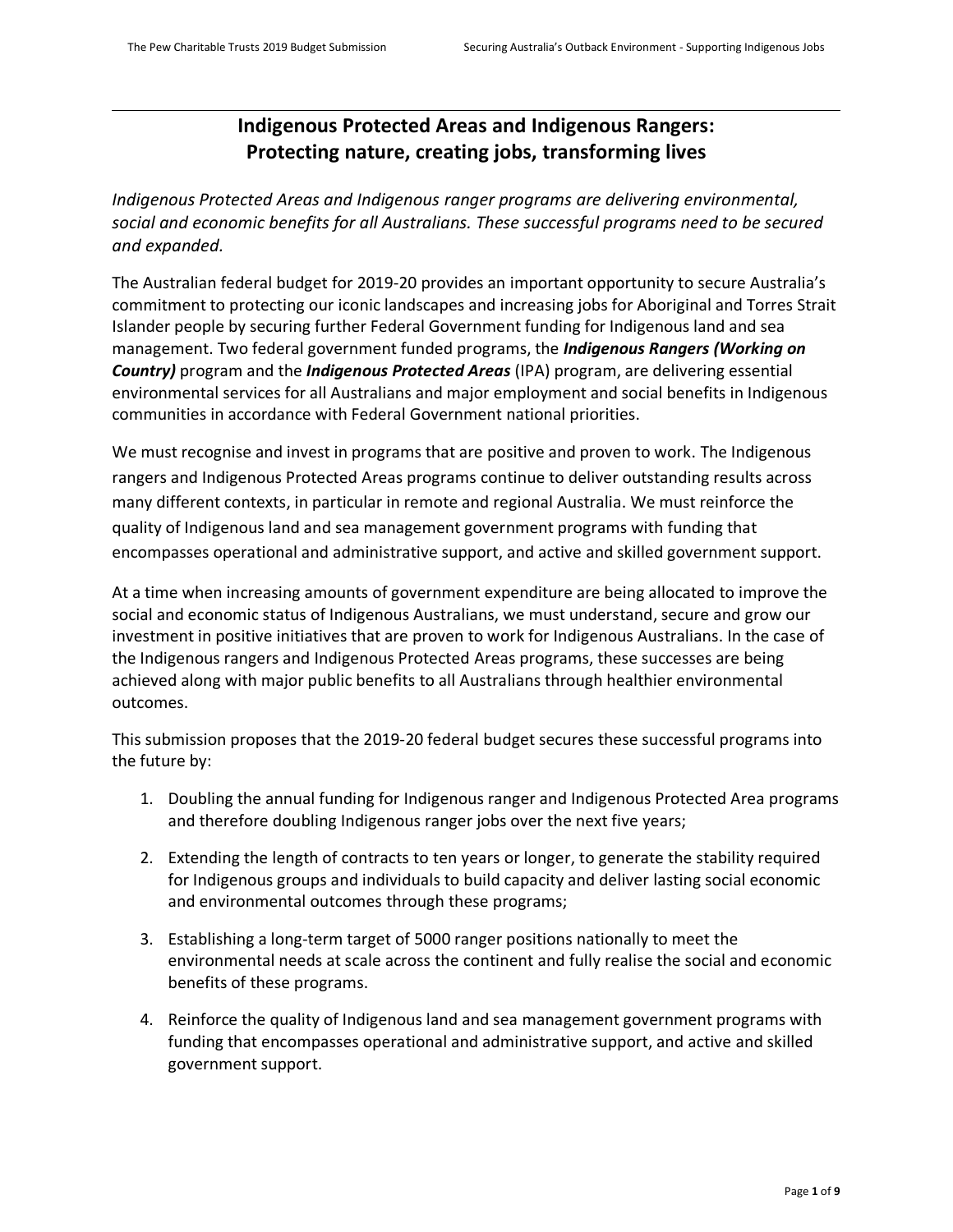## **Understanding the success of Indigenous land and sea management**

The resurgence of Indigenous engagement in land management over the last 25 years has been driven by local and grassroots efforts, with strikingly successful results. Indigenous people are delivering essential environmental services across Australia's landscape by: controlling invasive weeds and feral animals; maintaining quarantine security; protecting threatened species; managing fire in the landscape; reducing greenhouse gas emissions; and contributing to vital environmental research.

It has become increasingly clear that the success of Indigenous land and sea management in Australia provides great value to all Australians not only for the environment, but also through positive employment, social and cultural outcomes for Indigenous Australians. These on-ground efforts depend on the quality of local, grassroots Indigenous organisational ownership, governance and support, as well as the continuity and growth of key federal government programs.

Indigenous rangers and Indigenous Protected Areas have real world outcomes to deliver for community and the public. Land and sea management requires skills, training and risk mitigation. The work being done on Indigenous Protected Areas and by Indigenous rangers includes shooting feral animals out of helicopters, spraying chemicals on invasive weeds, large scale fire management, monitoring and research, and supporting fisheries regulations on the sea. Often this is delivered in very remote areas with limited infrastructure. These activities require engaged support, careful risk management and a clear understanding of the land and sea management task, both in the planning and implementation. In order to ensure the best ongoing future and quality support for these programs, they should be returned to the Department of Environment as the lead portfolio in contract management, support and funding allocation.

### **The Australian Government's Indigenous ranger and Indigenous Protected Area programs**

The Indigenous rangers and Indigenous Protected Area programs were first implemented by the Howard Coalition Federal Government through the federal environment portfolio in 2007 and 1997 respectively. Funding has grown since the federal election in 2013, and administrative changes have brought responsibility for these programs primarily under the coordination of the Department of Prime Minister and Cabinet and the Indigenous Affairs Minister. In 2018, Indigenous ranger contracts were extended by three years to June 2021. This gives the organisations administering Indigenous ranger jobs welcome breathing space but is short of the previous five year contracts. It also places the ranger network out of alignment with most of the Indigenous Protected Areas network which has been renewed for five years to June 2023.

Due to their strong environmental and Indigenous employment outcomes, local health and social benefits, strong public support, and emphatic support by Indigenous communities, Indigenous rangers and IPA programs continue to attract cross-partisan support federally. Federal Government leadership and clear policy direction to strengthen support for these key programs is vital to our ability to manage Australia's environmental threats, particularly in remote Outback Australia, and to make a major contribution to addressing issues related to employment and social disadvantage amongst Indigenous Australians.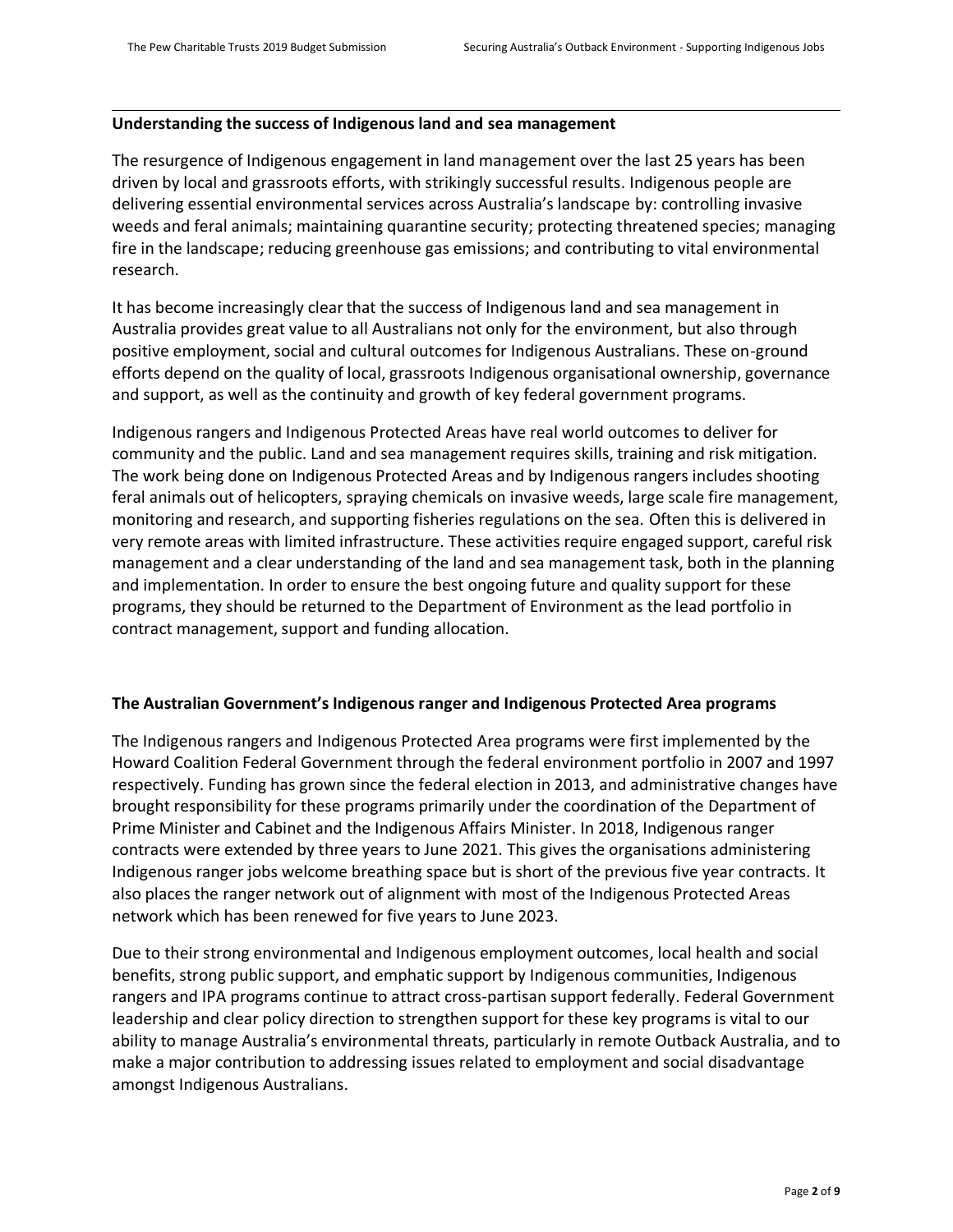$\overline{\phantom{0}}$ 

The programs' success to date has been achieved by program learning which builds on existing local Indigenous efforts and creates more pragmatic, secure, and predictable core funding arrangements, including for Indigenous ranger and ranger coordinator wages and basic operational support. Indigenous ranger groups can be started, supported and retained by local and regional Indigenous organisations while delivering a range of environmental and cultural heritage management services. Indigenous Protected Areas provide an avenue by which Indigenous land can be voluntarily brought into Australia's National Reserve System, while clearly establishing local land and sea management priorities and governance, balancing environment, cultural management and local economic needs.

The Indigenous rangers program supplies vital core funding to 123 Indigenous ranger groups around Australia.<sup>2</sup> It has been delivered pragmatically to ensure work is designed within local and regional capacity to deliver outcomes. The program's approach provides sufficient flexibility and dependability to enable building of skills and capacity. An initial target of 730 ranger positions by 2018 has been met and exceeded with at least 839 full time equivalent positions currently being supported by this program. *There is strong demand for more.*

If the projected total area of Indigenous Protected Areas (an area larger in size than New South Wales) is to be managed effectively, a long term target of 5000<sup>a</sup> Indigenous rangers is essential.

The Indigenous Protected Areas program is now a key contributor to Australia's protected areas network of the National Reserve System. Currently there are 75 declared IPAs in Australia, making up over 44% of Australia's National Reserve System and covering more than 67 million hectares.

Demand for new IPAs is high but *cannot be met* with the current budget allocations*.* During the 2016 – 2017 financial year, the government committed \$15 million to new Indigenous Protected Areas, and in 2018, the development of five new Indigenous Protected Areas covering 13.9 million hectares was announced. This was a welcome development but further growth is needed to encompass the growing aspirations of Traditional Owners across vast areas of land and sea to protect natural and cultural values through the Indigenous Protected Area program. Future opportunities for new Indigenous Protected Areas continue because of land claims in progress, growing awareness and capacity of local Indigenous organisations that have not yet bid for projects, and recognition of IPAs as realistic economic options in many remote areas as well as a practical way to strengthen local governance**.** 

As well as enabling a strategic, coordinated, accountable framework and regional plan for environmental management, IPAs are proving a key catalyst in increasing work skills and readiness in remote Indigenous communities, creating new economic opportunities through tourism and generating real jobs where need is greatest.

A long-term commitment to expand Indigenous ranger and Indigenous Protected Area programs will assist on-ground environmental management to reach areas currently unmanaged and will also underpin a long-term, secure government vision of Indigenous partnerships for environmental protection and increased Indigenous employment.

a 5000 rangers across Australia's existing Indigenous Protected Area estate of 67.2million ha would amount to just one ranger per 13,400ha. The current projected IPA estate alone is on track to reach 80million ha by 2019. 5000 rangers across this estate would be one ranger per 16,000ha. The Indigenous estate currently already held in freehold title or exclusive possession native title, which is predominantly in the Outback and remote areas, is over 170 million ha or around 20% of Australia's land mass. 5000 rangers across this estate would represent 1 ranger per 34,000ha.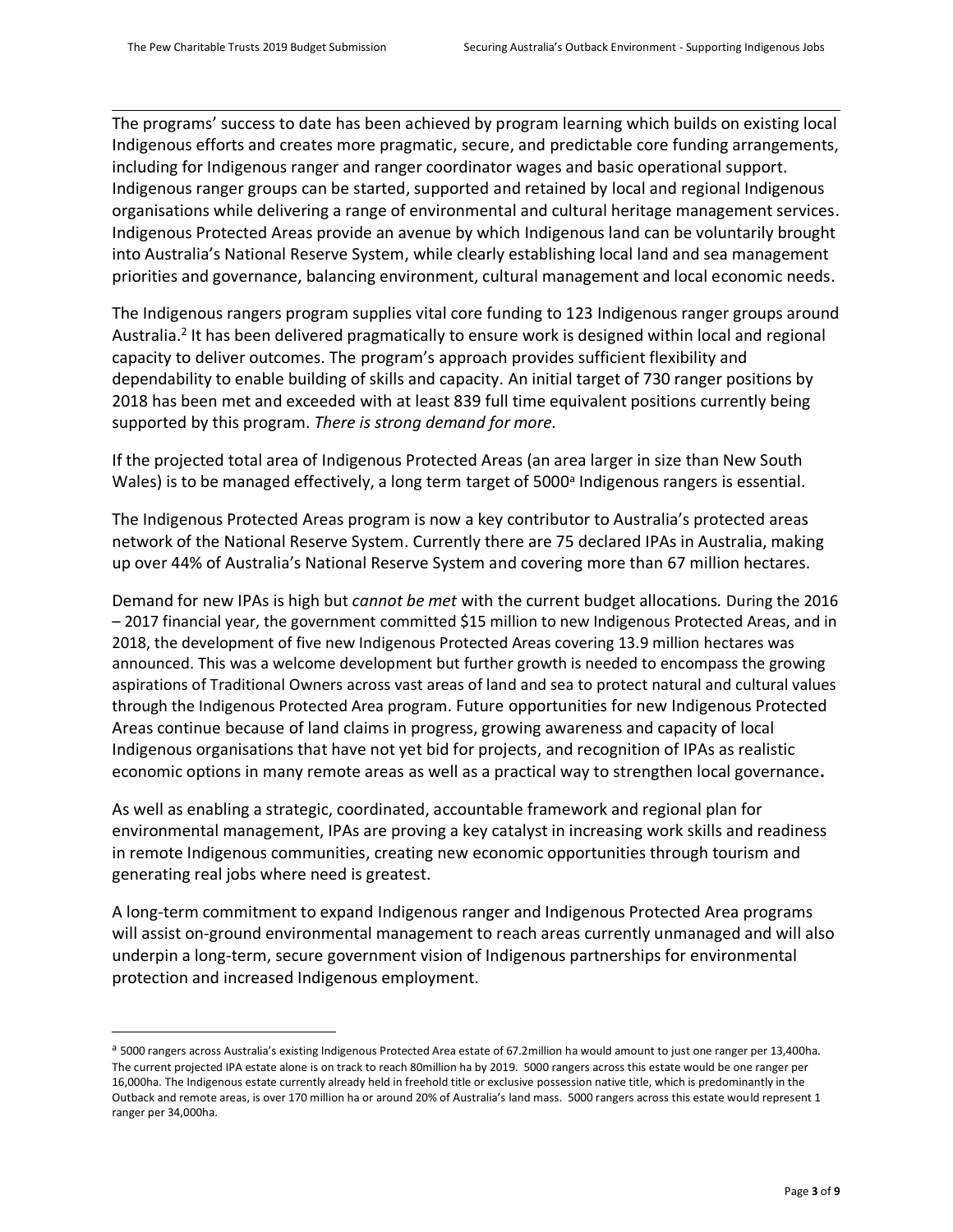## **An opportunity to invest in and secure success**

This year, marks twelve years since the formation of the 'Close the Gap' campaign to address Indigenous disadvantage, and ten years since the COAG National Indigenous Reform Agreement set targets in six key measures for addressing Indigenous disadvantage, covering improved life expectancy, child mortality, education and employment. In December 2015, the Productivity Commission reported that government is failing to meet five of those six targets and that this failure is particularly pronounced in figures for remote area employment. At the report's release, the Chair of the Commission called on the Australian Government to refocus on "what works" particularly in the delivery of Indigenous employment given the multiple benefits jobs deliver.

In 2014, the Productivity Commission's 'Overcoming Indigenous Disadvantage - Key Indicators' report highlighted the success of Indigenous ranger positions in creating "real jobs" particularly in remote areas where many other programs had struggled to deliver. In December 2015, the Commission reiterated the need to understand and extend such programs that work. Again, in 2016, the Productivity Commission highlighted both the Indigenous rangers and Indigenous Protected Areas programs as outstanding successes in their latest 'Overcoming Indigenous Disadvantage – Key Indicators' report, which was otherwise damning of the many programs that could demonstrate no clear outcomes. This report stated that for both the Indigenous rangers and Indigenous Protected Areas programs:

"For government, the value created from the employment outcomes include low cost land management as well as skills development and increased engagement in the work force, reduced income support payments and increased income tax, less violence and safer communities."

### **Proven social and economic benefits of Indigenous rangers and Indigenous Protected Areas**

Research undertaken over five years by Social Ventures Australia into the social return on investment of land management in a group of Aboriginal communities in Western Australia reported significant avoided costs to government, particularly through reduced interactions with the justice system, due to the engagement of Aboriginal individuals and communities in 'on country' Indigenous ranger and land management programs. This included 15,000 less individual nights in prison over five years across several communities.

Women make up approximately 36% of Indigenous rangers. Flexible arrangements mean women can fulfil family and community responsibilities while working.

Job retention is high with a retention rate of 84% for fulltime and part-time employees.

In 2014-15, 65% of projects undertook commercial activities such as fee for service environmental management.

A review conducted by Social Ventures Australia for the Department of Prime Minister and Cabinet published in 2016 reported a social return on investment of up to \$3.40 for every dollar spent in Indigenous Protected Areas, with those areas employing Indigenous rangers demonstrating higher returns. A review by Allens Consulting found the true costs of the *Working on Country* program were at least 17-23% less than book costs when increased taxation revenue and decreased welfare payments were taken into account.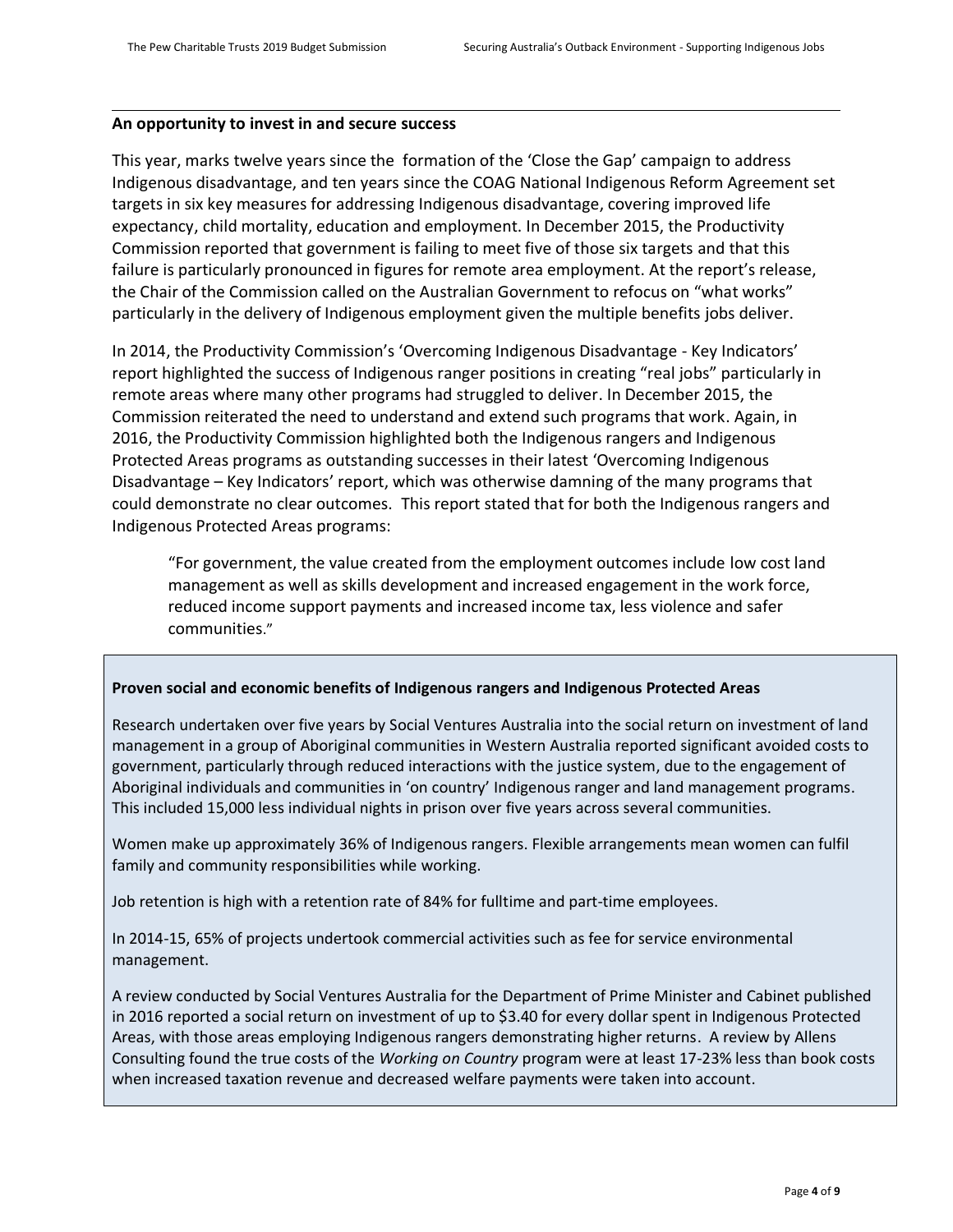Indigenous ranger and Indigenous Protected Area programs promote stability and capacity for organisations and Indigenous ranger groups, encouraging the ability to take advantage of opportunities, for example terrestrial carbon management, additional fee for service contracts such as weed control, research support and mining rehabilitation, philanthropic investments and other business partnerships. The Federal Government role in supporting that organisational capacity through Indigenous ranger and Indigenous Protected Area programs is therefore vital to realising broader opportunities for jobs and income as well as tackling large scale environmental degradation.

Establishing a 10-15 year or longer horizon for funding is critical to give potential partners and donors a strong signal that these programs are durable, supported by government and fundamental to long-term environmental management. Contract arrangements for these programs should be brought in line with long-term funding contracts such as Environmental Stewardship Agreements with farmers, currently based around contracts of up to 15 years, subject to regular review and the satisfactory meeting of management criteria.

Given the very successful operation of Indigenous rangers and Indigenous Protected Areas programs to date, the ongoing strong support from Indigenous groups for their continuation and the environmental demand for more jobs, there is a compelling case for their expansion in the upcoming budget. Both programs need long-term funding certainty and increases in this budget to allow the sector to continue to strengthen.

## **Ensuring certainty in the Indigenous land and sea management sector**

The shift of many Indigenous programs to a more centralised administration structure under the Department of Prime Minister and Cabinet has frequently had the unintentional consequence of reducing clarity, departmental expertise and program support. This has contributed to increased uncertainty over the Australian Government's ongoing commitment to Indigenous land and sea management and particularly the Indigenous rangers and Indigenous Protected Areas programs. It is strongly recommended that dedicated funding programs for both Indigenous rangers and Indigenous Protected Areas are established with 'ongoing' status in the federal budget and clearly delineated in the budget papers due to the specialised and technical nature of this work and the need for carefully tailored management and support.

It is critical that there is alignment and coordination with the Department of Environment to ensure the elements that have made the programs successful to date are not unintentionally lost due to the new administrative arrangements. Close integration of environment and cultural management and proactive contract management by government agencies well attuned to the practical environmental and cultural outcomes of the programs is not incidental to the unprecedented success of these programs; it is fundamental to their ongoing success.

The Federal Government commitment over the next decade should grow the Indigenous land and sea management sector to 5000 positions. This is a reasonable estimate of the scale of management needed to avoid a steady degradation and decline of Outback ecosystems through lack of management. This would deliver effective management across the more than 80 million hectares predicted to be established as Indigenous Protected Areas over 2019 and support further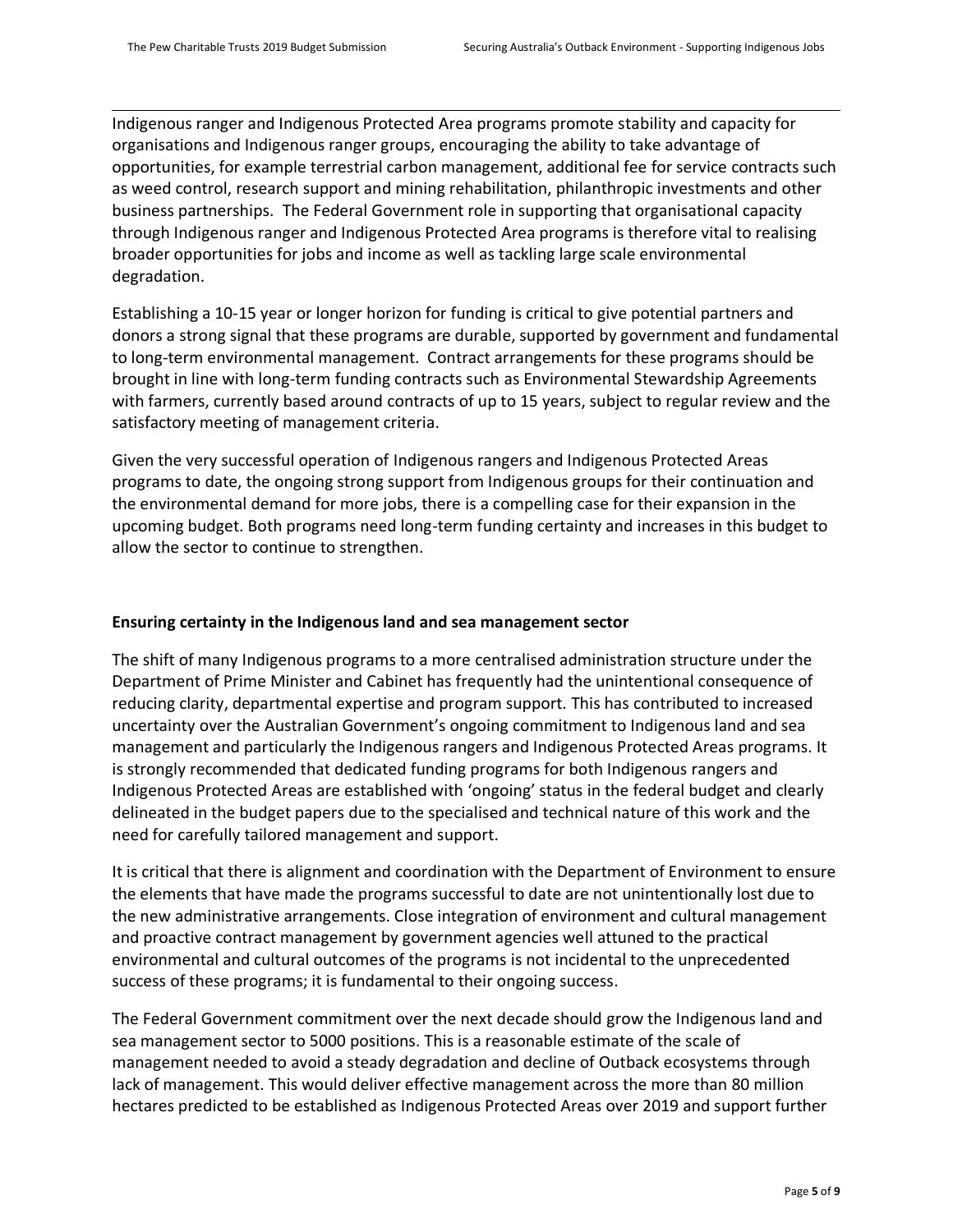extension over the existing Australian Indigenous owned estate of some 170 million hectares. It would also provide a highly significant increase in Indigenous jobs, using models proven to be successful and proven to deliver extensive social and economic benefit, in some of the most economically disadvantaged regions in Australia.

**Recommendations: The 2019-20 federal budget announcement is a clear opportunity to highlight the Australian Government's practical commitment to generating Indigenous jobs and addressing Australia's pressing environmental needs by supporting increased and more secure funding for Indigenous rangers and Indigenous Protected Areas.** 

**This submission proposes:**

- **1. A commitment by the Federal Government to double the funding and therefore jobs supported by the Working on Country Indigenous Rangers and Indigenous Protected Areas programs over the next five years; that is, establish a target of at least 1660 full time equivalent supported ranger positions over the next five years. This will constitute a gradual increase of funding up to an effective doubling of existing current annual funding of approximately \$80 million per annum for Indigenous rangers and \$20 million per annum for Indigenous Protected Areas by 2024.**
- **2. The extension of the length of Indigenous ranger and Indigenous Protected Area contracts to ten years or longer, based on annual performance and accountability, to support security, forward planning, continuity and capacity development in local organisations. Both programs to be given 'ongoing' status in their relevant portfolio budgets to increase clarity and certainty.**
- **3. The establishment of a long term target of 5000 full time equivalent dedicated Indigenous ranger jobs nationally, demonstrating the government's real commitment, alongside state governments and Indigenous organisations, to addressing social and economic disadvantage among Indigenous Australians and to addressing Australia's large scale environmental management needs.**
- **4. Return the Department of Environment as the lead agency for Indigenous rangers, IPAs and associated projects in its first term, reinforcing engaged support, careful risk management and a clear understand of the land and sea management task, both in the planning and implementation.**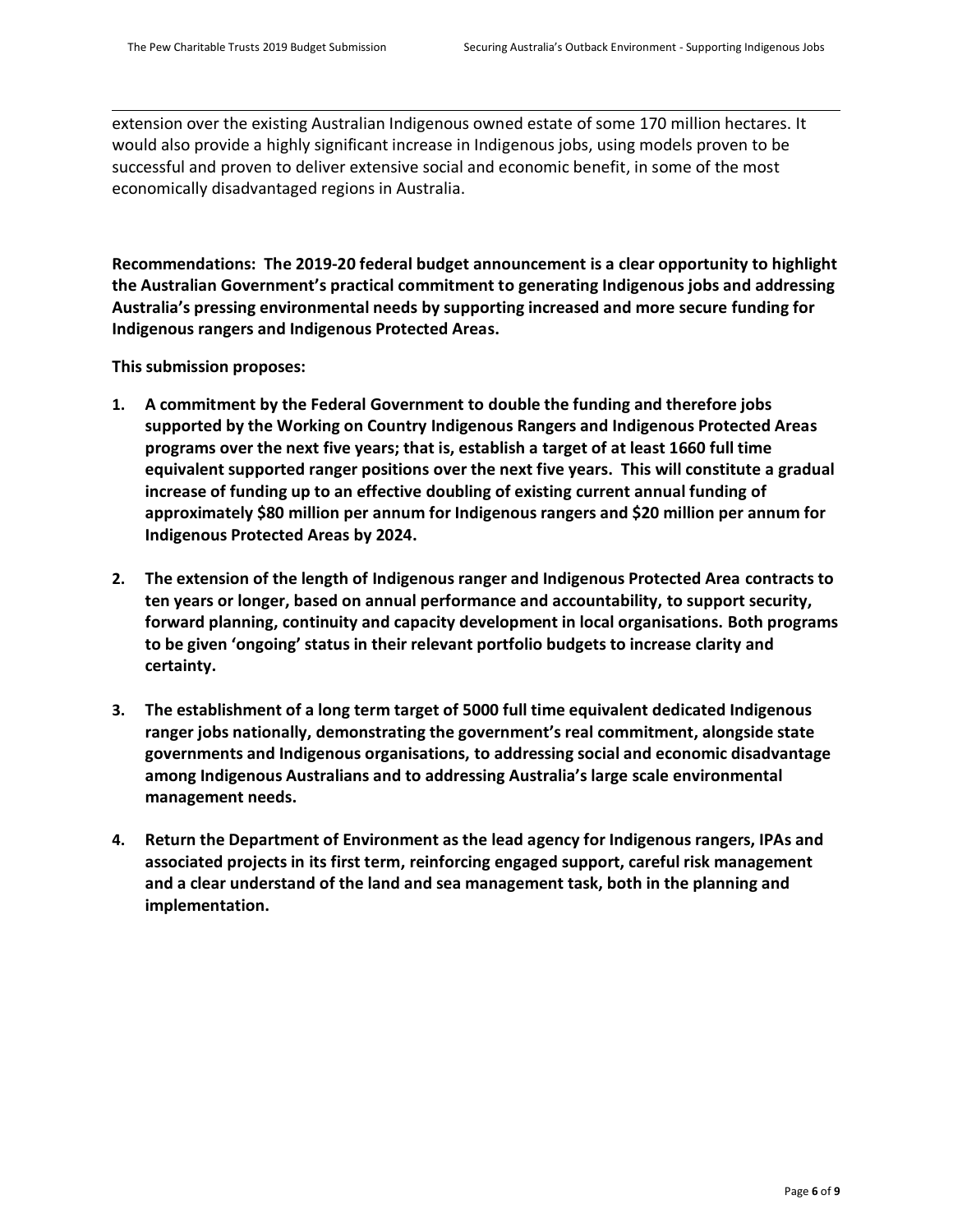### **References:**

Woinarski, J., Traill, B. and Booth, C. (2014) *The Modern Outback: Nature, people and the future of remote Australia. A report from the Pew Charitable Trusts October 2014*, The Pew Charitable Trusts. [online] Available from: http://www.pewtrusts.org/~/media/assets/2014/10/themodernoutbackforweb.pdf (Accessed 23 December 2015)

van Beuren, M., Worland, T., Svanberg, A. and Lassen, J. (2015) *Working for our Country. A review of the economic and social benefits of Indigenous land and Sea Management.*, Synergies Economic Consulting and The Pew Charitable Trusts. [online] Available from:

https://d3n8a8pro7vhmx.cloudfront.net/thecountryneedsitspeople/pages/131/attachments/original/1452565983/Working\_fo r Our Country report 2016.pdf?1452565983 (Accessed 18 January 2016)

SVA (2014) *Kanyirninpa Jukurrpa Social Return on Investment Report. Social, economic and cultural impact of Kanyirninpa Jukurrpa's On-Country programs.*, SVA Consulting.

SCRGSP (Steering Committee for the Review of Government Service Provision) (2014) *Overcoming Indigenous disadvantage: key indicators 2014, Productivity Commission Canberra*, Canberra, Productivity Commission.

PMC (2016) 'Consolidated SROI Report on IPA & WoC.pdf'.

Red Cross (2016) *Rethinking Justice. Vulnerability Report 2016. Australian Red Cross*, [online] Available from: http://www.redcross.org.au/files/VulnerabilityReport2016.pdf (Accessed 1 January 2017)

AG (2013) 'Working on Country': Reporting Back to You 2009-2012. Report to Working on Country funding recipients June 2013'.

Moodie, D. (2006) *Celebrating ten years of Caring for Country: A Northern Land Council initiative*, Darwin Northern Territory, Caring for Country Unit, Northern Land Council.

Storrs, M., Cooke, P. and Josif, P. (2003) 'Caring for Country: The rapidly developing formalised structure for Aboriginal natural resource management in the Northern Land Council region of the Northern Territory.', in *National Landcare Conference 28 April−1 May 2003*, Darwin.

Altman, J. and Kerins, S. (2011) 'Submission to the Inquiry into Australia's Biodiversity in a Changing Climate The House of Representatives Standing Committee on Climate Change, Environment and the Arts'.

Altman, J.C., Buchanan, G.J. and Larsen, L. (2007) *The environmental significance of the Indigenous estate: Natural resource management as economic development in remote Australia. CAEPR discussion paper number 286*, Centre for Aboriginal Economic Policy Research. Australian National University. [online] Available from: internal-pdf://Altman La-3824010242/Altman Larsen Environmental significance of indigenous estate 07.pdf

Allen (2011) *Assessment of the economic and employment outcomes of the Working on Country program. Report to the Department of Sustainability, Environment, Water, Population and Communities*, Allen Consulting Group.

URBIS Pty Ltd (2012) *Assessment of the social outcomes of the Working on Country Program. Report May 2012*, [online] Available from: http://www.environment.gov.au/indigenous/workingoncountry/publications/pubs/woc-social.pdf (Accessed 21 August 2012)

Gilligan, B. (2006) 'The Indigenous Protected Areas Programme 2006 Evaluation'. [online] Available from: internal-pdf://IPA evaluation 584-06-0134024961/IPA evaluation 584-06.pdf

Putnis, A., Josif, P. and Woodward, E. (2007) 'Healthy Country Supporting Indigenous Engagement in the Sustainable Management of Northern Territory Land and Seas. A Strategic Framework Executive Summary'. [online] Available from: internal-pdf://Healthy Country Hea-3684160000/Healthy Country Healthy people investment strategy draft 07.pdf

Scullion, Sen The Hon. Nigel and Hunt, The Hon Greg (2014) *14 Indigenous PRotected Areas to care for country. Joint Media Release by Minister for Indigenous Affairs Senator the Hon. Nigel Scullion & Minister for the Environment The Hon. Greg Hunt*,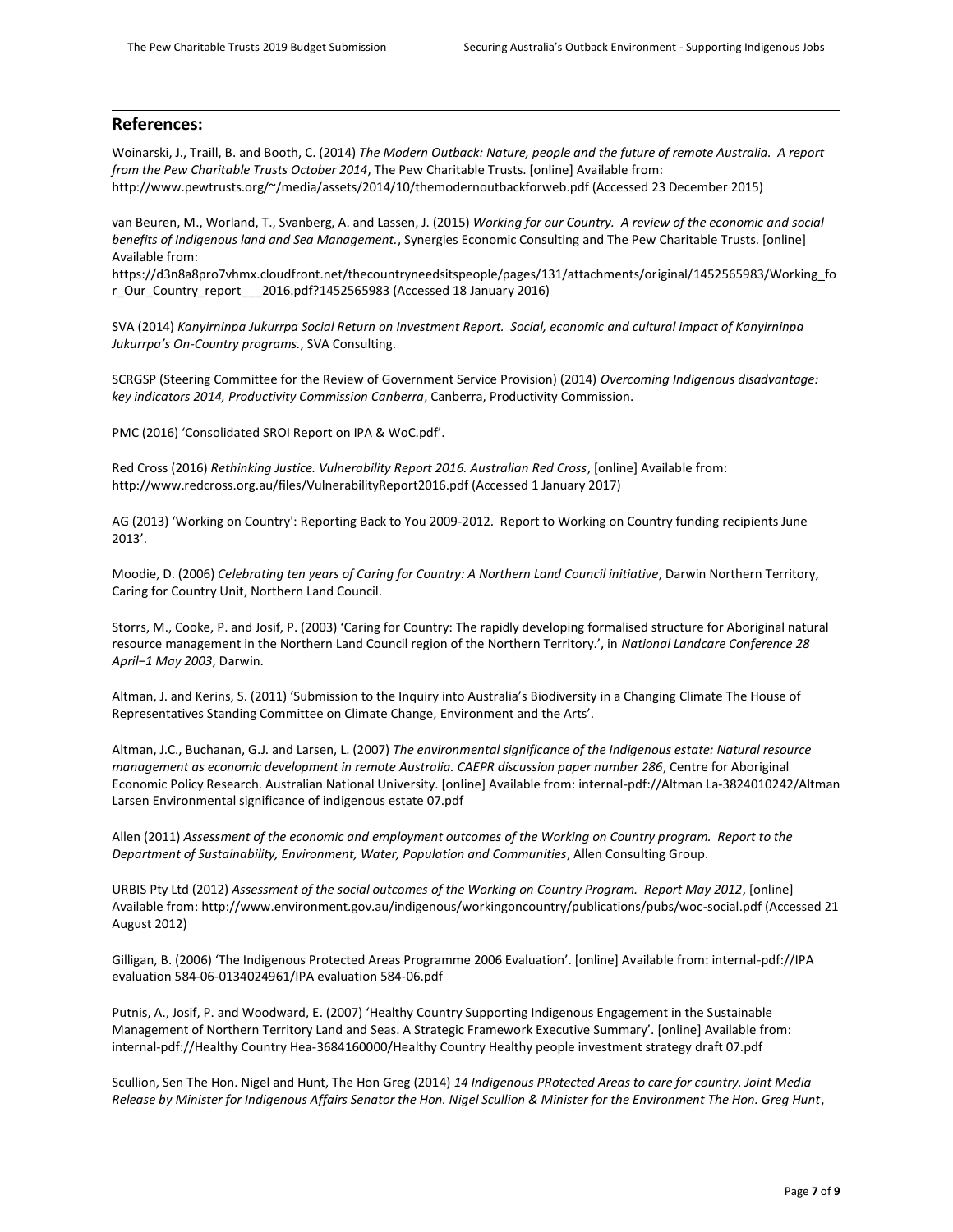[online] Available from: http://www.nigelscullion.com/sites/nigelscullion.com/files/mediareleases/2014-09-26%20MR%20- %20SCULLION-HUNT%20-%2014%20Indigenous%20Protected%20Areas.pdf (Accessed 27 January 2015)

Hunt,G. and Scullion, N. (2014) 'One hundred Indigenous rangers to attend World Parks Congress - media release 12 November 2014 - mr20141112b.pdf'. [online] Available from:

http://www.environment.gov.au/minister/hunt/2014/pubs/mr20141112b.pdf (Accessed 27 January 2015)

Davidson, H. (2016) 'Indigenous rangers receive commonwealth funding commitment to 2020'. *The Guardian*, 18th August. [online] Available from: https://www.theguardian.com/australia-news/2016/aug/18/indigenous-rangers-receivecommonwealth-funding-commitment-to-2020 (Accessed 1 January 2017)

Campbell, D., Burgess, C.P., Garnett, S.T. and Wakerman, J. (2011) 'Potential primary health care savings for chronic disease care associated with Australian Aboriginal involvement in land management'. *Health policy (Amsterdam, Netherlands)*, 99(1), pp. 83–89.

Salleh, A. (2013) 'Wilderness areas "need humans to thrive" › News in Science (ABC Science)'. *ABC Science*. [online] Available from: http://www.abc.net.au/science/articles/2013/07/22/3806043.htm (Accessed 11 December 2013)

Connery, G. (2013) 'Desert Ranger helping remote lives bloom.' *The Canberra Times*, 21st November, p. 3.

Edwards, E. (2007) 'AM - Indigenous conservation program gets funding boost'. *A.M. ABC Radio*. [online] Available from: http://www.abc.net.au/am/content/2007/s1823790.htm (Accessed 11 December 2013)

Scullion, N. (2013) 'Many reasons to be positive. Opinon Piece'. *Koori Mail*, 5th June. [online] Available from: http://www.nigelscullion.com/media-hub/indigenous-affairs/many-reasons-be-positive (Accessed 11 December 2013)

Burke, B. (2013) *Government supports the work of indigenous rangers - media release 26 April 2013*, [online] Available from: http://www.environment.gov.au/minister/archive/burke/2013/mr20130426.html (Accessed 11 December 2013)

Wilson, The Hon Rick (2015) *Australian House of Representatives, Federation Chamber : Constituency Statements : O'Connor Electorate: Indigenous Ranger Program Speech by the Hon Rick Wilson MP*, [online] Available from: http://parlinfo.aph.gov.au/parlInfo/search/display/display.w3p;db=CHAMBER;id=chamber%2Fhansardr%2F4542f24a-411d-41aa-874c-00a76d8af37f%2F0307;query=Id%3A%22chamber%2Fhansardr%2F4542f24a-411d-41aa-874c-00a76d8af37f%2F0119%22 (Accessed 18 January 2016)

Siewert, Sen Rachel (2015) *Greens support the growth and longevity of Indigenous Rangers | Rachel Siewert, Senate Adjournment Speech on Indigenous Affairs 12th November 2015*, [online] Available from: http://rachelsiewert.greensmps.org.au/content/media-releases/greens-support-growth-and-longevity-indigenous-rangers (Accessed 18 January 2016)

Burke, The Hon Tony (2015) *Australian House of Representatives, Federation Chamber : Adjournment Speech by The Hon. Tony Burke : Working on Country Program.*, [online] Available from:

http://parlinfo.aph.gov.au/parlInfo/search/display/display.w3p;db=CHAMBER;id=chamber%2Fhansardr%2F83163a85-c413- 4318-b2e3-8cd22553fd24%2F0260;query=Id%3A%22chamber%2Fhansardr%2F83163a85-c413-4318-b2e3- 8cd22553fd24%2F0008%22 (Accessed 18 January 2016)

Woinarski, J., Mackey, B., Nix, H. and Traill, B. (2007) 'The Nature of Northern Australia Natural values, ecological processes and future prospects'. [online] Available from: internal-pdf://nature of north australia -1501697792/nature of north australia .pdf

Gilligan, B. (2006) 'The Indigenous Protected Areas Programme 2006 Evaluation'.

Price, P. and Twigg, P. (2013) 'Personal comments to author by P. Price and P. Twigg 2013. Both experts working on directly on remote land management with native title groups not currently part of the IPA consultation process.'

Howden, S. (2014) 'Tony Abbott's indigenous adviser calls for more money'. *Sydney Morning Herald*, 5th April. [online] Available from: http://www.smh.com.au/federal-politics/political-news/tony-abbotts-indigenous-adviser-calls-for-moremoney-20140424-3776t.html (Accessed 27 January 2015)